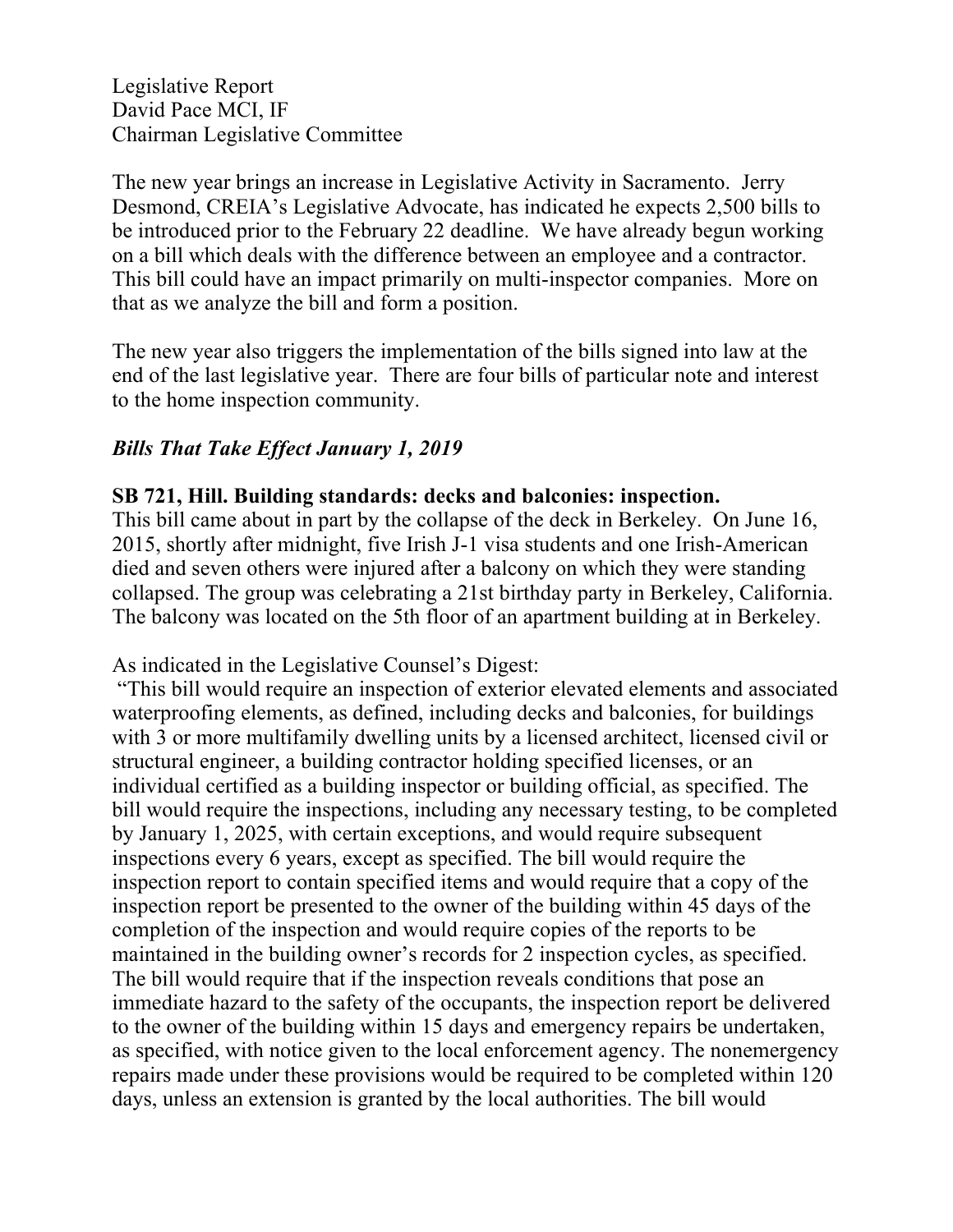authorize local enforcement agencies to recover enforcement costs associated with these requirements. The bill would require the local enforcement agency to send a 30-day corrective notice to the owner of the building if repairs are not completed on time and would provide for specified civil penalties and liens against the property for the owner of the building who fails to comply with these provisions. The bill would exclude a common interest development, as defined, from these provisions. The bill would require any building subject to these provisions that is proposed for conversion to condominiums to be sold to the public after January 1, 2019, to have the required inspection conducted prior to the first close of escrow of a separate interest in the project, and would require the inspection report and written confirmation by the inspector that any recommended repairs or replacements have been completed to be submitted to, among others, the Department of Real Estate and included in certain required statements and reports, as specified. The bill would authorize a local governing entity to enact stricter requirements than those imposed by these provisions. Existing law authorizes a landlord to enter the dwelling only in certain situations, including to make necessary repairs. This bill would additionally authorize a landlord to enter the dwelling unit to comply with the above-described requirements."

As indicated above deck inspections are conducted by *a licensed architect, licensed civil or structural engineer, a building contractor holding specified licenses, or an individual certified as a building inspector or building official, as specified.* This bill may not have a specific impact on most of CREIA inspectors. It is possible some may decide to specialize in this type of inspection.

#### **SB 988, Galgiani. Home inspections.**

The language in this bill was introduced in some states out of a concern for lightning striking CSST gas piping. California has few lightning strikes. The sponsors of the bill expressed a concern for damage to CSST piping in the event of an earthquake.

### The bill is called: **Proper Bonding and Grounding of Corrugated Stainless Steel Tubing Act**

The Legislative Counsel's Digest indicates:

"Under this bill, if a home inspector observes any shade of yellow corrugated stainless steel tubing, as defined, during a home inspection, the home inspector would be required to include that observation and a specified notification in the home inspection report. The bill would require the degree of care of a reasonably prudent home inspector to be used in determining whether a home inspector has complied with that requirement."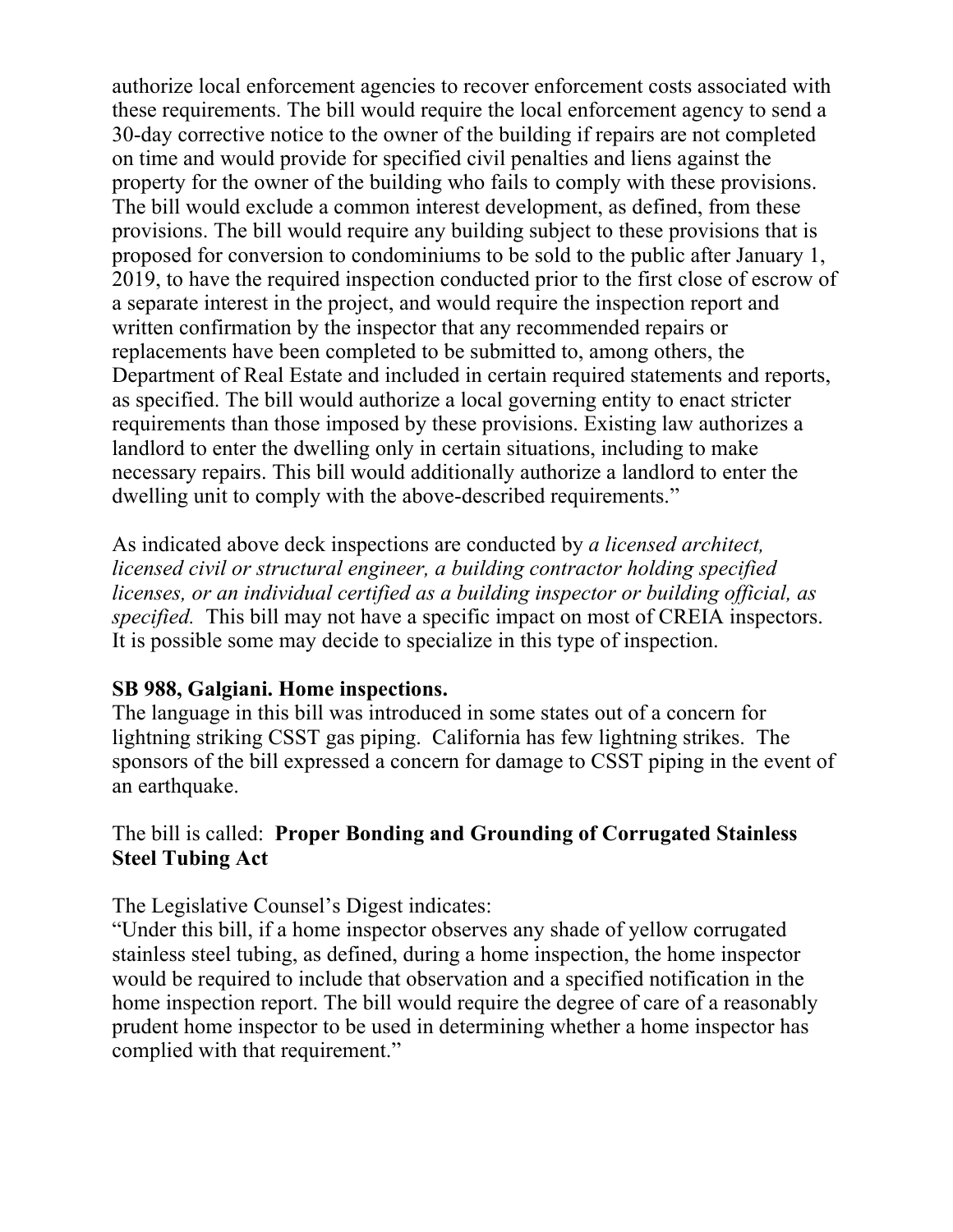The bill defines corrugated stainless steel tubing as "a flexible, stainless steel pipe used to supply natural gas and propane in residential, commercial, and industrial structures". Remember we are only have to report on the presence of yellow CSST.

The statement a home inspector to include in the home inspection report is as follows:

"Manufacturers of yellow corrugated stainless steel tubing believe that yellow corrugated stainless steel tubing is safer if properly bonded and grounded as required by the manufacturer's installation instructions. Proper bonding and grounding of this product can only be determined by a licensed electrical contractor."

## **AB 2371, Carrillo. Water use efficiency: landscape irrigation**

This bill is concerned primarily with water conservation. However, it deals with several issues beyond that of home inspections.

The Legislative Counsel's Digest indicates, in part:

"This bill would authorize a home inspection report on a dwelling unit on a parcel containing an in-ground landscape irrigation system to include certain information regarding the operation and observation of the irrigation system."

The following change is made to Section 7195.5 is added to the Business and Professions Code, to read:

"7195.5. (a) For purposes of improving landscape water use and irrigation efficiency, a home inspection report on a dwelling unit prepared pursuant to this chapter on a parcel containing an in-ground landscape irrigation system, the operation of which is under the exclusive control of the owner or occupant of the dwelling, **may include an irrigation system inspection report, prepared by either a home inspector or certified landscape irrigation auditor**, that contains all of the following:

(1) Examination of the irrigation system controller, if present, noting observable defects in installation or operation, or both.

(2) Activation of each zone or circuit providing irrigation water to turf grass, noting malfunctions observed in the operation of each of the following:

- (A) The irrigation valve.
- (B) Visible irrigation supply piping.
- (C) Sprinkler heads and stems.

(3) During activation of the system pursuant to paragraph (2), observation of any of the following during the period of operation, in minutes, specified in the report:

(A) Irrigation spray being directed to hardscape.

(B) Irrigation water leaving the irrigated area as surface runoff.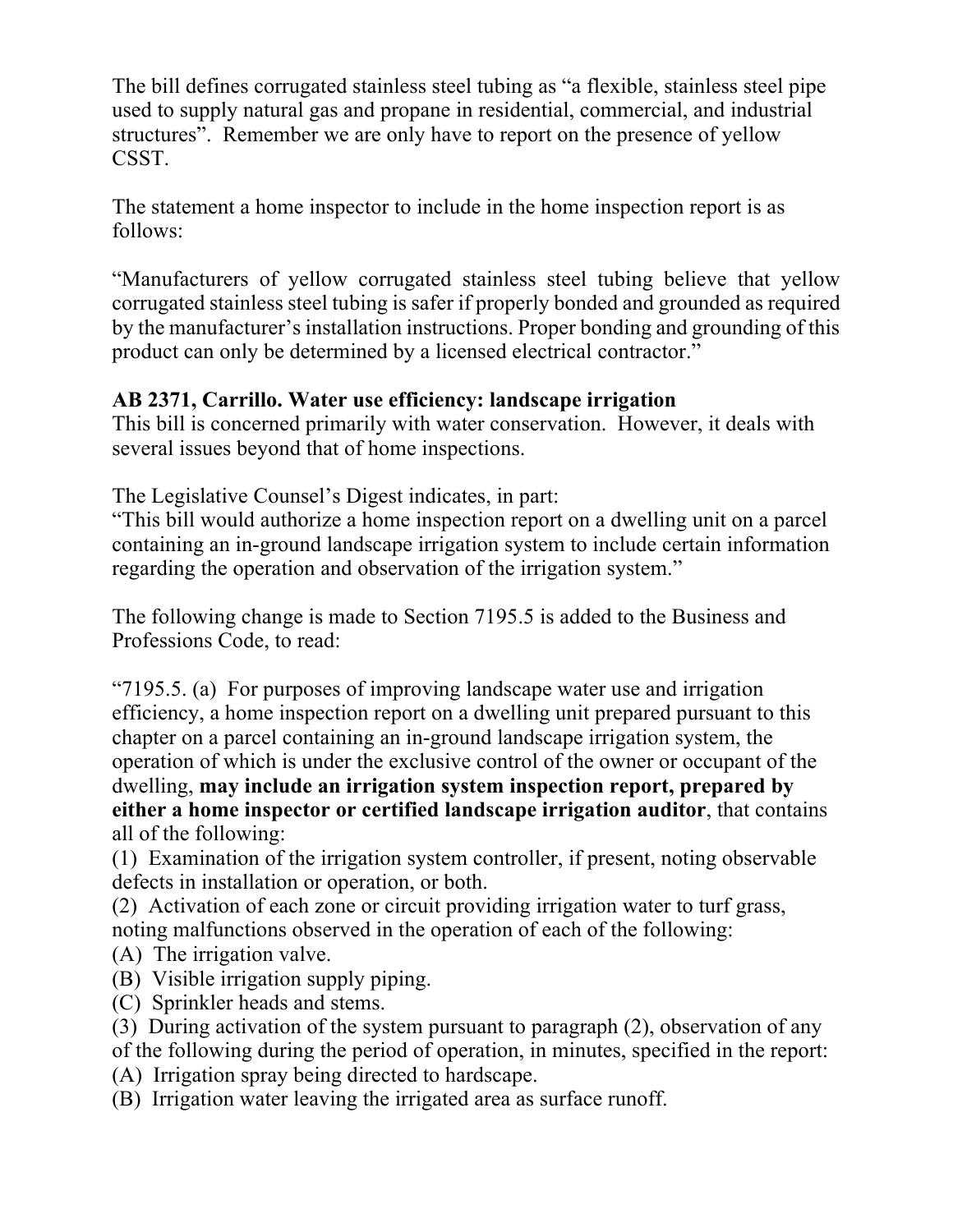(C) Ponding of irrigation water on the surface of the irrigated area.

(4) Notation whether inspection is limited due to snow, ice, or other site conditions that impede an inspection. (b) Notwithstanding any other law, a sanction or penalty regarding prohibited hours, days, or effects of operation of a landscape irrigation system shall not be levied upon either the home inspector, the landscape irrigation auditor, the occupant, or the owner of a property by any state or local agency or water purveyor as a consequence of the operation of a landscape irrigation system for the purpose of an irrigation system inspection carried out under this section.

(c) A home inspector is encouraged to provide information or access to information regarding water-efficient landscape irrigation systems within the home inspection report.

(d) To the extent funds are available, the Department of Water Resources, in consultation with the **California Real Estate Inspection Association** and the Department of Housing and Community Development, shall compile an estimate of the number of properties for which an irrigation system inspection report has been prepared each year, beginning with 2018, for inclusion in an update to the California Water Plan."

(The **bold** sections above were added for purposes of clarity and emphasis only.)

The bill, as originally introduced, *required* the home inspector to conduct a much broader and detailed irrigation inspection. CREIA was able to change the inspection to optional and less in scope. "California Real Estate Inspection Association" is now part of the bill. We will participate in an annual estimate of how many annual inspections are conducted.

John Gamache is completing a Power Point presentation fully outlining the requirements of the irrigation bill.

# *There is a Bill That Takes Effect July 1, 2019*

## **SB 969, Dodd. Automatic garage door openers: backup batteries**

This bill does not amend the Business and Professions Code relative to Home Inspections. The bill amends sections of the Health and Safety Code regarding garage door openers.

The Legislative Counsel's Digest States:

"Existing law requires an automatic garage door opener that is manufactured for sale, purchased, sold, offered for sale, or installed in a residence to comply with specified safety requirements, including that the automatic garage door opener have an automatic reverse safety device.